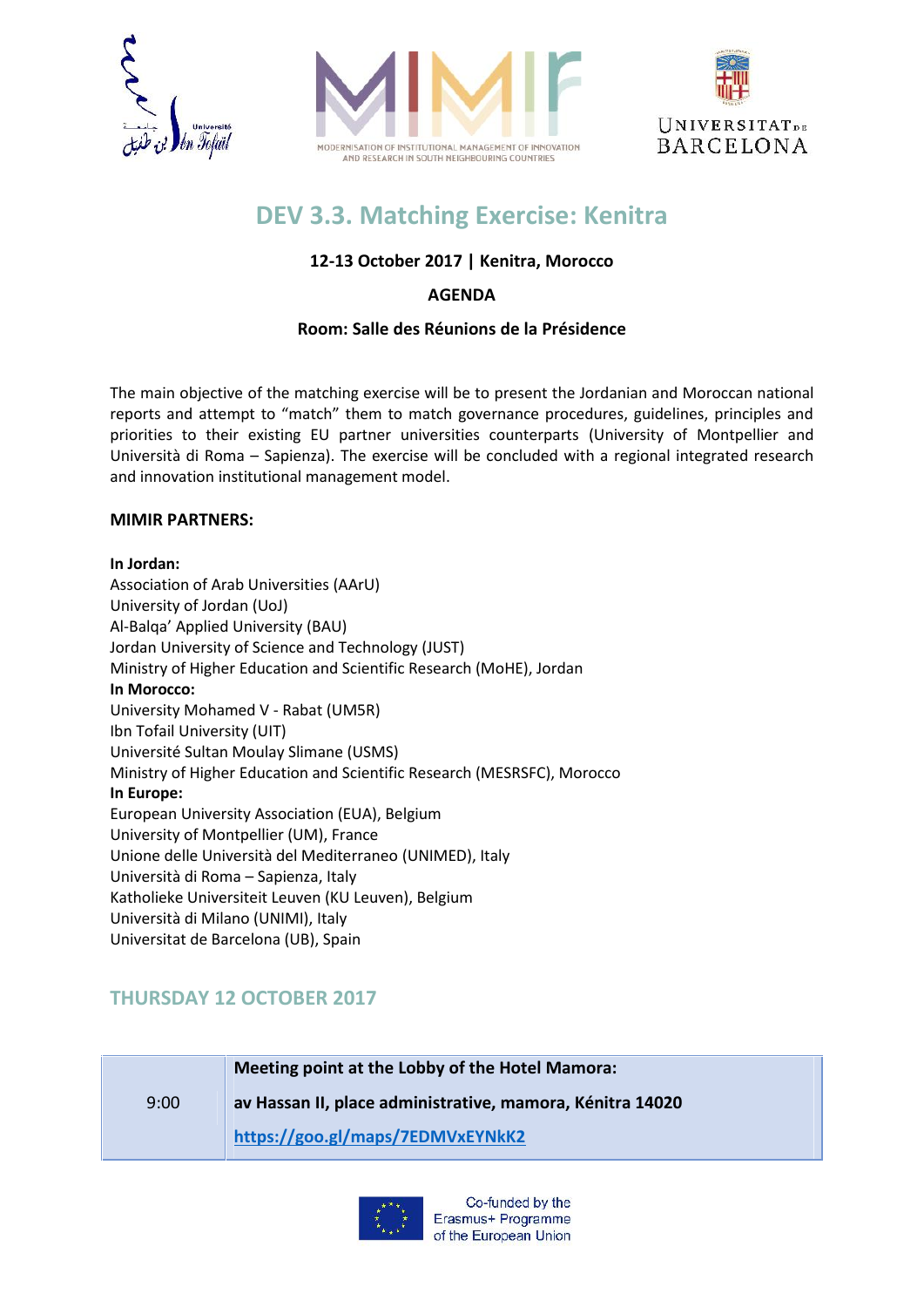





|                 | Pick up at the hotel and departure by bus to Ibn Tofail University                                                 |
|-----------------|--------------------------------------------------------------------------------------------------------------------|
|                 | Université Ibn Tofail<br>Présidence de l'Université<br><b>Campus Universitaire</b><br>BP. 242 Kénitra 14000. MAROC |
|                 | Welcome Address at Université Ibn Tofaïl                                                                           |
|                 | - Welcome words and opening of the meeting: Pr Azzouz ESSAMRI,                                                     |
| $09:15 - 09:30$ | Doyen de la Faculté des Sciences, Université Ibn Tofaïl                                                            |
|                 | - Karima SELMAOUI, Université Ibn Tofaïl                                                                           |
|                 | - Mariana Szefner, Universitat de Barcelona                                                                        |
|                 | Presentation the Jordanian national report (brief presentation of the report)                                      |
|                 | - Prof. Abeer Al Bawab, University of Jordan                                                                       |
|                 | - Prof. Mohammad Malkawi, Jordan University of Science and Technology                                              |
|                 | Presentation the Moroccan national report (brief presentation of the report)                                       |
|                 | Rajaâ CHERKAOUI, Université Mohammed V                                                                             |
| $09:30 - 11:15$ | Matching the reports: Current practices of EU universities on how to                                               |
|                 | manage innovation and research at the university level (governance                                                 |
|                 | procedures, guidelines, principles and priorities): Sapienza University and                                        |
|                 | Université de Montpellier                                                                                          |
|                 | Rosa di Stefano, Università di Roma La Sapienza                                                                    |
|                 | Gaetan Lan Sun Luk, Université de Montpellier                                                                      |
| $11:15 - 11:30$ | Coffee break                                                                                                       |
|                 | Toward a Regional Framework Model in innovation and research:                                                      |
| $11:30 - 12:00$ | 3 Working groups:                                                                                                  |
|                 | 1) Models, strategies, achievements, and challenges: Rapporteur: Prof.                                             |
|                 | Salma Fourati, MUNDIAPOLIS                                                                                         |
|                 | 2) Priorities and problems: Rapporteur: Dr Naser Al-Manaseer, Al-Balga                                             |
|                 | <b>Applied University</b>                                                                                          |
|                 | 3) New Innovation and Research Model proposals, Observations, remarks                                              |
|                 | and suggestions : Rapporteur: Dr. El Mostapha RAKIB, Université Sultan                                             |

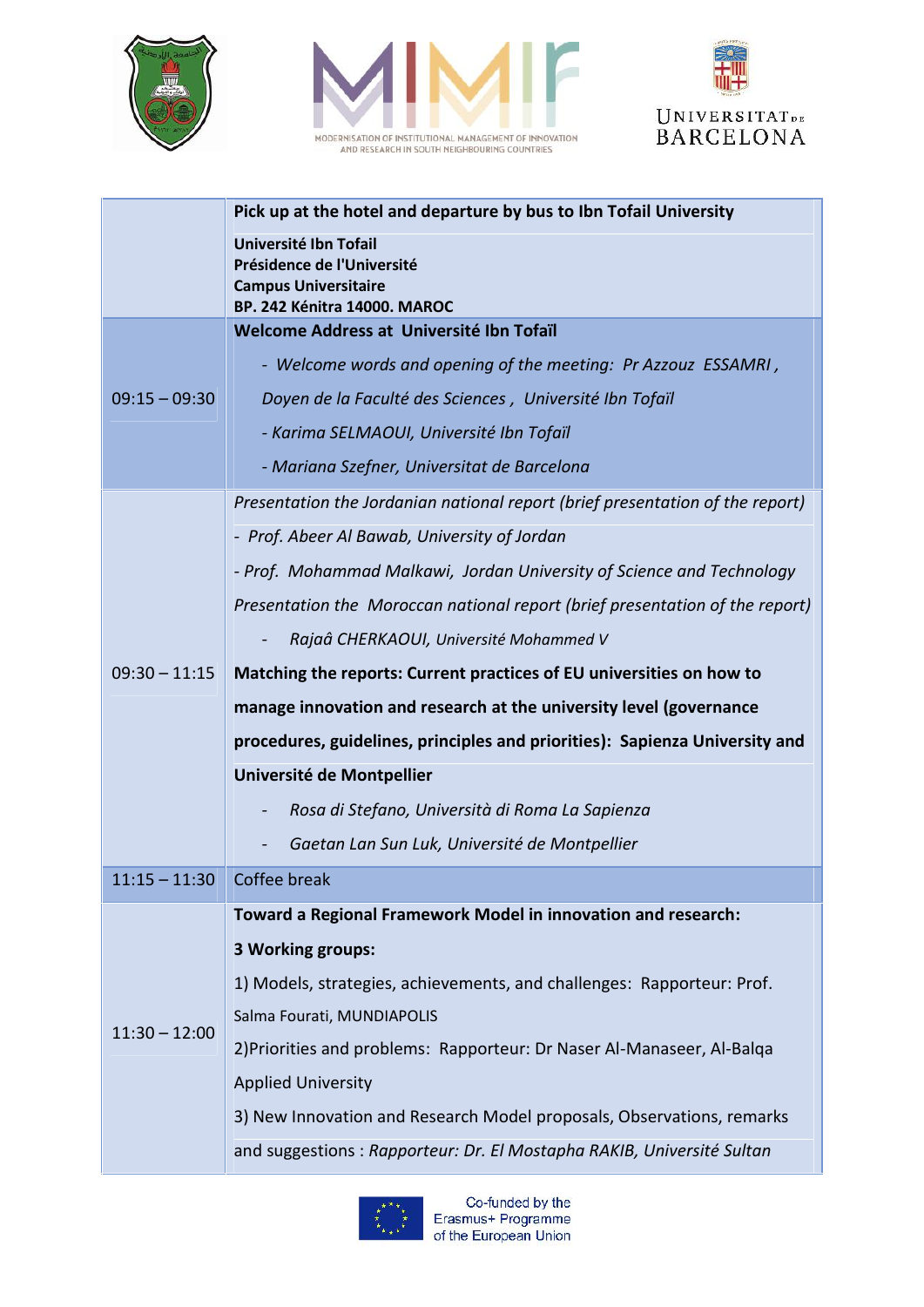





|                 | <b>Moulay Slimane</b>                                                   |
|-----------------|-------------------------------------------------------------------------|
|                 | Discussion on the working groups conclusions. Lessons learnt for the    |
|                 | implementation of a NEW regional and innovative Model in partners       |
| $12:30 - 13:00$ | institutions.                                                           |
|                 | - Senior Rapporteur: Sultan Abu Orabi, Arab Association of Universities |
|                 | - Rapporteur: May Wahbeh, Arab Association of Universities              |
| $13:00 - 13:15$ | <b>Closing remarks</b>                                                  |
| $13:15 - 14:15$ | Lunch at the Université Ibn Tofaïl                                      |
|                 |                                                                         |
| 14:15 - 15:30   | Visit to the Université Ibn Tofaïl campus                               |
| 15:30           | Drive back to the Hotel Mamora                                          |
| 20h             | <b>Official Diner at the Hotel Mamora</b>                               |

# **THURSDAY 13 JULY 2017**

| 09:00           | Pick up at the hotel and departure by bus to Ibn Tofail University                                                     |
|-----------------|------------------------------------------------------------------------------------------------------------------------|
| $09:30 - 10:00$ | Conclusions and to Preparing DEV 3.6 Piloting the Model:                                                               |
|                 | - Prof Karima Selmaoui, Université Ibn Tofail<br>- Mariana Szefner, Universitat de Barcelona                           |
|                 |                                                                                                                        |
| $10:00 - 10:30$ | WP4: MIMIR EQUIPMENT: Proposed project platform specifications:<br>- Dr Naser Al-Manaseer, Al-Balga Applied University |
| $10:30 - 10:45$ | <b>Q&amp;A Session</b>                                                                                                 |
| $10:45 - 11:15$ | Coffee break                                                                                                           |
| $11:15 - 11:45$ | Summary of WP4 progress (current status, problems, action plan,                                                        |